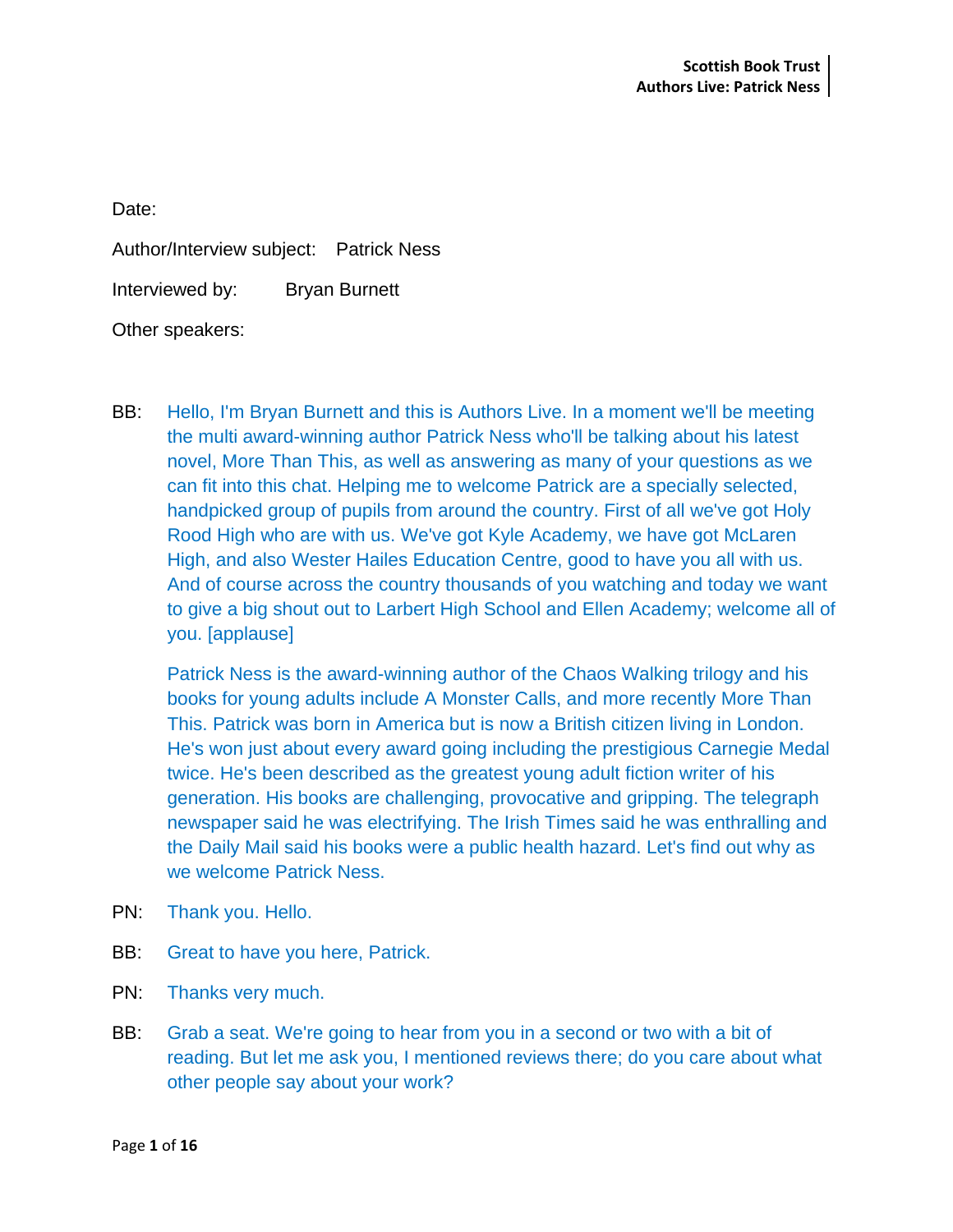- PN: I do to a point but after I spend a year writing a book it's like a kid you're sending off to college. You've done all that you can for it, you've done your best, you've made all kinds of mistakes, you love it anyway and then you send it off to college. So I'm interested to hear what people say, really, really interested to hear their reactions. But I feel how I feel about it, and I think that's good because you can't take bad reviews to heart, but you can't take good reviews to heart either. You can't have somebody telling you you're a genius all the time or your writing will just be awful. So a little but you've got to try and have your own opinion about your own stuff.
- BB: When you get feedback from critics and more importantly from your readers does that influence that you write for your next one?
- PN: No, and it really can't. You've got to absolutely tell the story that you want to tell. I mean does anybody here want to be a writer? Put your hand up if you want to be…you weren't expecting a question, were you? Yeah, there's a couple of you. What kind of writer? You, right there in the…what kind of writer would you like to be?
- BB: Let's get a microphone to you and we'll find out.
- Boy: Not really sure.
- PN: That's okay, that's actually a pretty good answer, that's okay. That's a pretty good answer. In fact, if I had been here in your grade and someone had asked me live on television I wouldn't have put my hand up at all. And that's okay, so good on you for putting your hand up. He's not even looking at me, and that's okay too. But if you want to write a book, the advice I always give, because the number one advice you can get that you should take for writing a book is write a book that you want to read yourself. Because you'll be amazed at how many people don't do that. They think there's a lot of vampire books, I better write one of those. There's a lot of dystopias, I better write one of those. And the thing is, nobody was looking... I always say this, nobody was looking for the first Harry Potter, and if you had described Harry Potter to a publisher before you wrote it nobody would've bought it. She just wanted to write a book, a story she wanted to tell. The same with Twilight, the same with Hunger Games, and nobody wanted those books in the first place. It was just somebody telling a story they were dying to tell. And I call that joy. If you can write a story with joy that you are really excited to tell, no matter how strange the story is, people are going to respond. And those are the books that sell, those are the books that get published, those are the books that people want to read.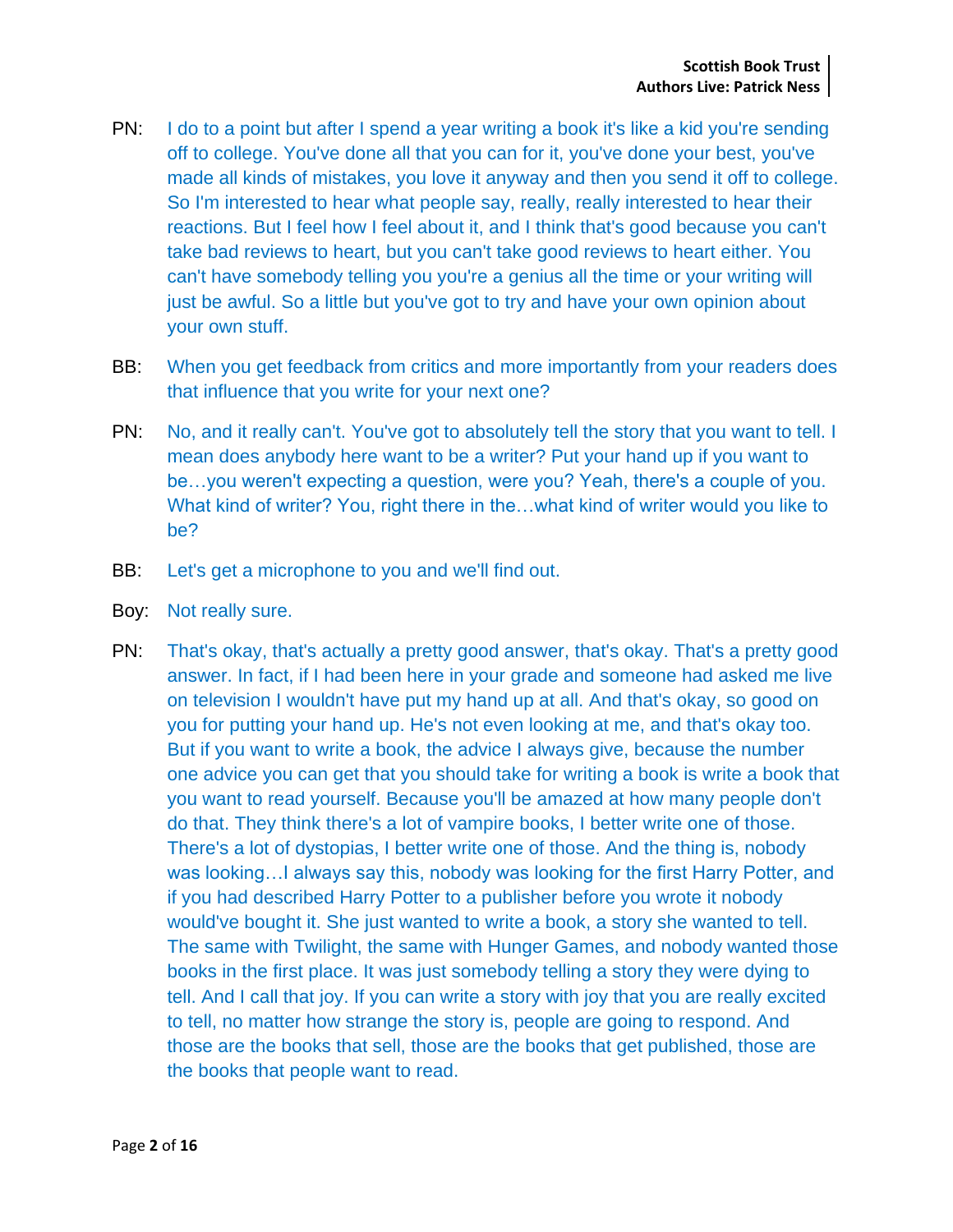- BB: When you were this age did you know what kind of writer you wanted to be?
- PN: I didn't. In fact, I didn't even know that you could be a writer. I didn't even know that you could do that as a job. I thought it was always going to be a hobby. In fact, in that dumb logic I thought that only famous people become writers, which doesn't make any sense. But I come from a really small town; I had a really poor upbringing. Nobody in my school did anything like write novels or have a public face kind of thing. But I did it anyway. So I thought I would have to get another job and I did get other jobs, but I didn't think I could be a fulltime writer until I got my first book deal which was very exciting, quite late.
- BB: We hear lots of use of the phrase a struggling. Was it a struggle for you and is it a good life now?
- PN: I mean it's always a struggle and it's always good. I mean if you get a chance to do what you want as a job, that's just…I never ever listen to an author complain about anything. I mean I really, really don't. I mean I'm not going down a mine, I'm not making minimum wage. I mean I'm so lucky to be able to do what I do. It's still a struggle but I try not to complain. That would be tempting fate.
- BB: And I guess you have to like your own company if you're a fulltime author.
- PN: [laughs] How do you answer that question? Yes, I love my own company! I'm just fantastic company for myself. Yeah, it's maybe a temperament thing. I like not having a boss, I think that's what it comes down to. I like not having a boss to answer to, I like being my own schedule setting, my own…I do my own evaluations, that kind of thing. That's what I like.
- BB: So now everyone's thinking that's the kind of job I want...
- PN: It's a good job.
- BB: I definitely want to be a writer.
- PN: And it's important to say if you want to be a writer you can. Nobody ever told me that, nobody ever came to my school and said this is how you could do it or it's a possible job. But it really is. I've made my living writing books for teenagers, I've written books for adults, I've written for radio, I've written the screenplay of A Monster Calls. There are all kinds of ways you can make your living as a writer. Journalism, advertising, all kinds of ways.
- BB: Because our dream here today is that someone watching or someone here with us hears you speak and thinks I'm going to go home and write something and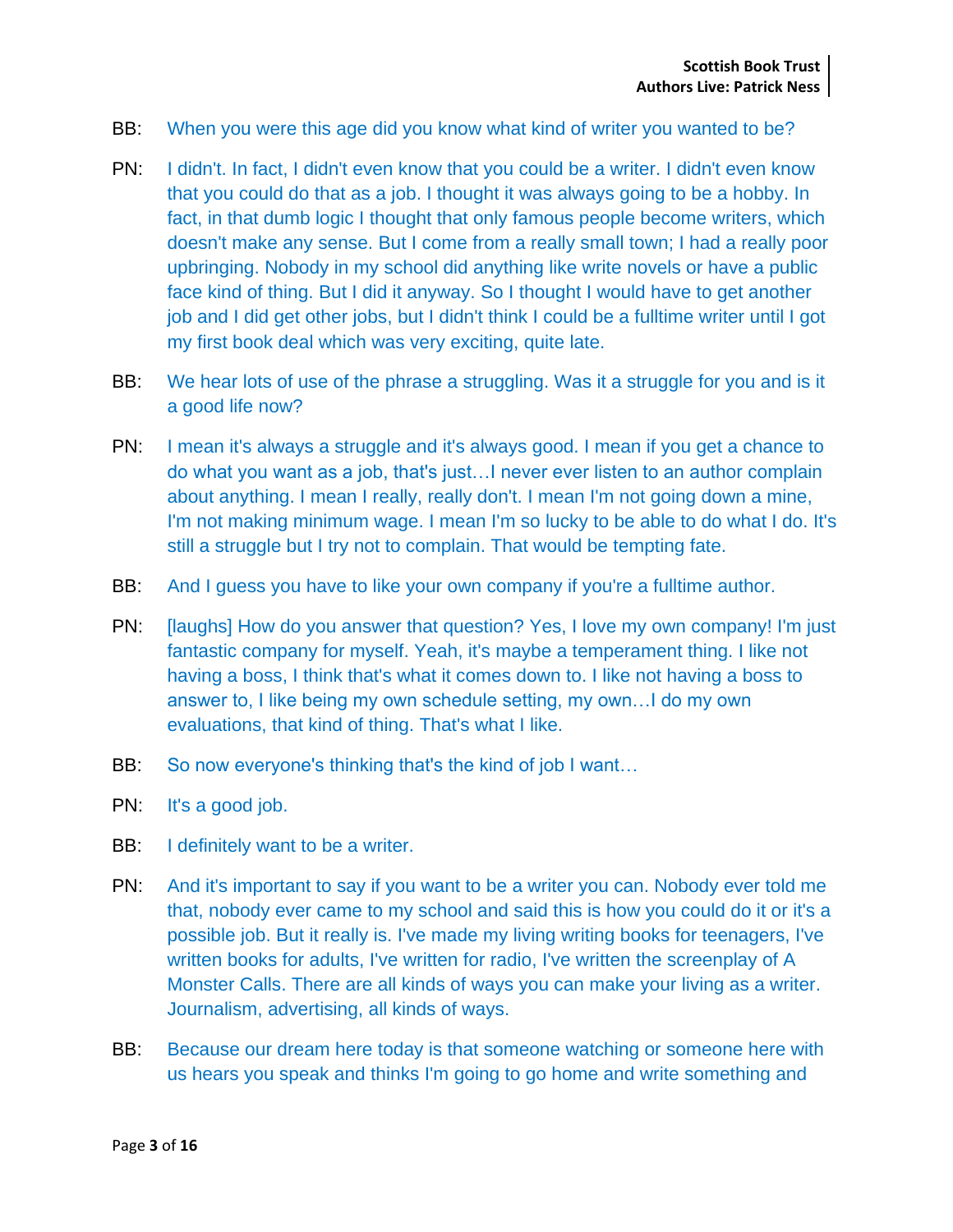write something of note. But you never had that experience when you were young?

- PN: Not really. I mean looking back, not really. I kept it really secret, I kept it really private like I said I wouldn't have put my hand up. But you're making eye contact now, that's good. Oh, he looked away, he just looked away! I kept it secret because I didn't think it was… I thought it was slightly embarrassing, which is funny looking back, but it was like saying you were going to audition for the Voice or something. And I don't know, I always did it, and I think that's a good sign of a writer. I always did it no matter what anybody told me, because spite is a really, really good motivation for writing. Somebody telling you, you can't write, somebody telling you, you can't write something in particular, just say watch me and do it anyway; that's good motivation. Never underestimate spite.
- BB: Patrick's latest novel is More Than This, we're going to talk about that and some of you have read it and we're going to get some questions. It's an absolutely gripping novel but it also talks about perhaps some of the biggest questions that we'll ever think about in our life. Before we talk about it, will you read a bit for us?
- PN: Yeah, I'll read the first couple of pages. I like to stand when I read, so I'm not trying to do a power thing over you all now. But I'm wearing purple, like this school in front. I'm only wearing this purple because it's the most trim looking shift I have, so everything else makes me look fat. So I'm going to read just the opening two and a half pages, because I don't actually like being read to, and I think it's because I was in quite a religious family, so they would often read every bedtime story as if it was the bible. So you'd get the very hungry caterpillar. So I like reading on my own, so this will probably be too fast and it's very short, it's two and a half pages. So it's just the very opening of More Than This.

Here's the boy, drowning. In these last moments it's not the water that's finally done for him, it's the cold. It's split all the energy from his body and contracted his muscles into a painful uselessness, no matter how much he fights to keep himself above the surface. He's strong and young, nearly 17, but the wintery waves keep coming, each one seemingly larger than the last. They spin him round, topple him over, force him deeper, down and down. Even when he can catch his breath in the few terrified seconds he manages to push his face into the air, he's shaking so badly he can barely get half a lungful before he's under again. It isn't enough, grows less each time and he feels a terrible yearning in his chest as he aches fruitlessly for more. He's in full panic now; he knows he's drifted just slightly too far from shore to make it back, the icy tide pulling him out farther and farther with every wave, pushing him towards the rocks that make this bit of coast so treacherous.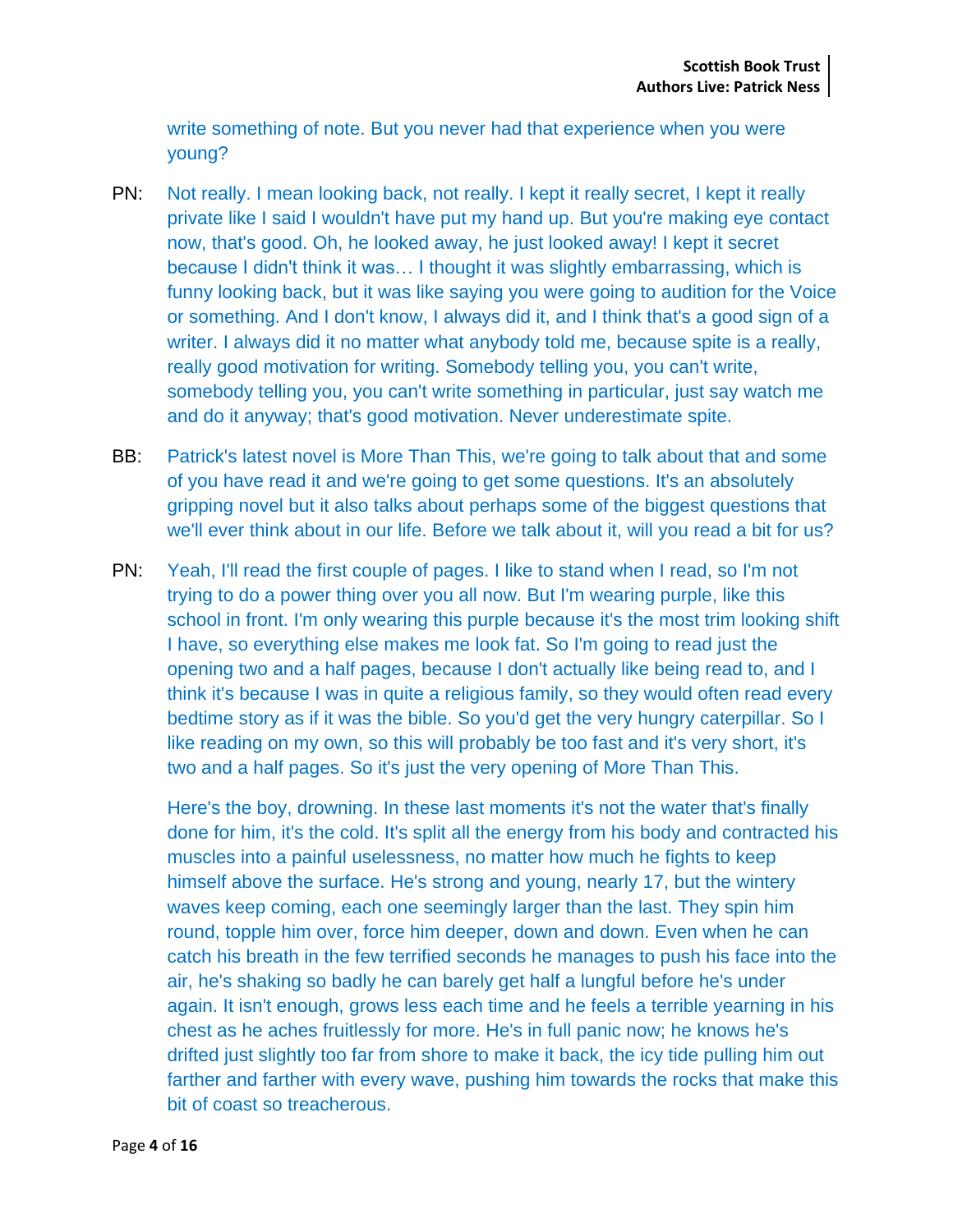He also knows there's no one who'll notice he's gone in time. No one who'll raise the alarm before the water defeats him. He won't be saved by chance either; there are no beach combers or tourists to dive in from the shoreline to save him. Not this time of year, not in these freezing temperatures. It is too late for him. He will die and he will die alone. The sudden gasping of knowing this makes him panic even more. He tries again to break the surface, not daring to think that this might be his last time, not daring to think much at all. He forces his legs to kick, forces his arms to heave himself upward to at least get his body the right way around to try and grasp another breath just inches away. But the current is too strong, it allows him tantalising near the surface but spins him upside down before he can get there, dragging him closer to the rocks. The waves toy with him as he tries again and fails.

Then without warning the game the sea seems to have been playing, the cruel game of keeping him just alive enough to think he might make it. That game seems to be over. The current surges, slamming him into the killingly hard rocks, his right shoulder snaps in two so loudly he can hear the crack even under water, even in this rush of tide. The mindless intensity of the pain is so great that he calls out, his mouth instantly filling with freezing briny seawater. He coughs against it but only drags more into his lungs. He curves into the pain of his shoulder, blinded by it, paralysed by its intensity. He's unable to even try and swim now, unable to brace himself as the waves turn him over once more.

Please is all he thinks. Just the one word echoing through his head. Please. The current grips him a final time, it rears back as if to throw him and it dashes him head first into the rocks. He slams into them with the full furious weight of an angry ocean behind him. He's unable to even raise his hands to try and soften the blow. The impact is just behind his left ear. It fractures his skull, splintering it into his brain, the force of it also crushing his third and fourth vertebrae, severing both his cerebral artery and his spinal cord, an injury from which there is no return, no recovery, no chance. He dies.

Chapter one. [chuckles] That's happy, isn't it? It's a knock about comedy, that one, yeah.

- BB: It's quite a beginning and to kill of the main character before you've even got to chapter one, was that a risky thing to do for you? It must have been quite brave to do that.
- PN: I never want to think in terms of brave when I'm writing because then you start patting yourself on your back, you think oh, I'm just so brave. And that's awful. You can't think too much of yourself as a writer and it should always be a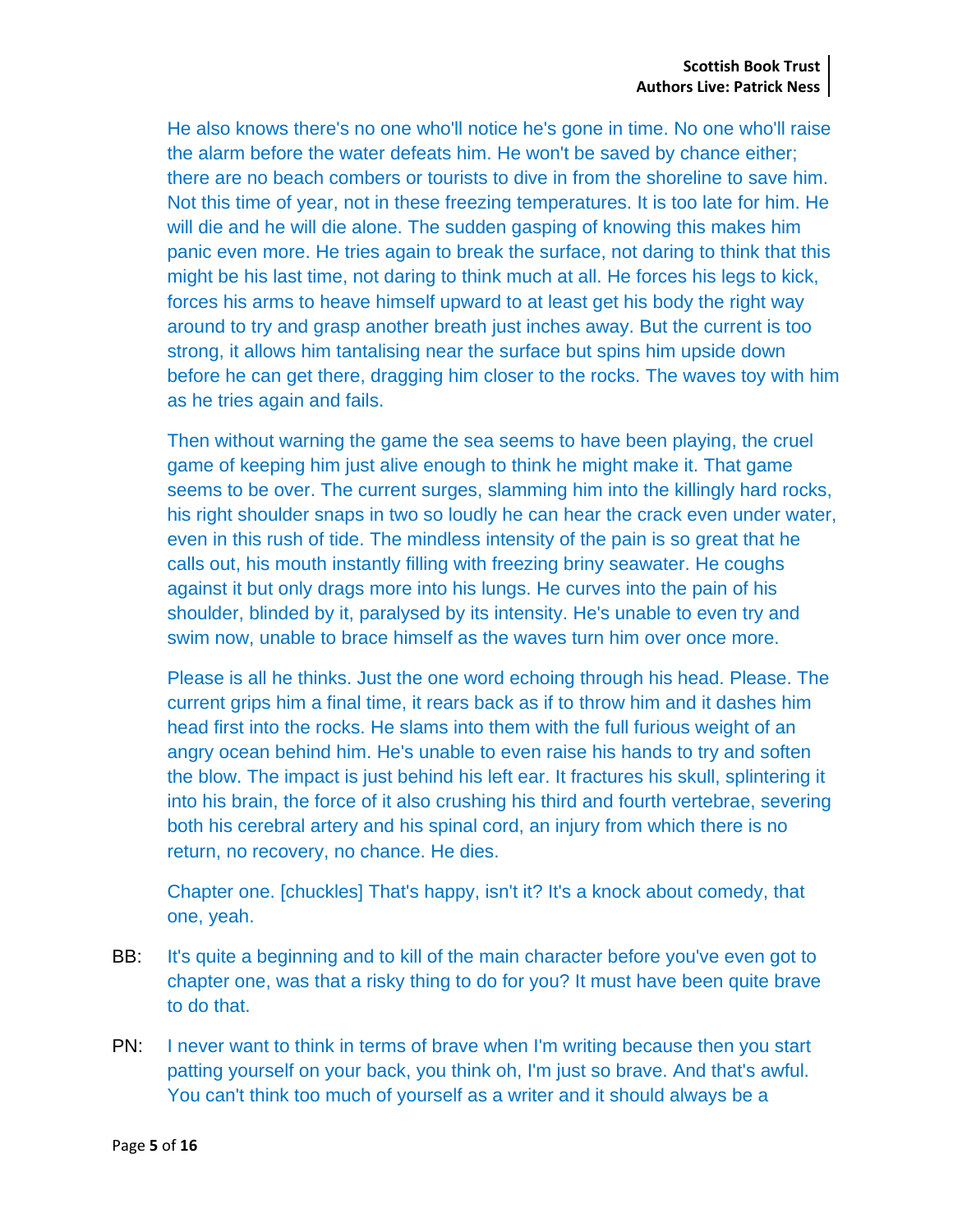struggle, there should always be doubts, you should always be trying something that's scary and nervous, makes you nervous. And it just felt right. He wakes up, he's called Seth; he wakes up, no idea where he is. It's a completely abandoned world; it turns out to be the neighbourhood where he was raised but not the neighbourhood where he lives. And the first part of the book is a question; it's where is he? What is this place? And part two purposely answers the question. It says this is where you are; this is the young adult adventure, exciting plot that explains why you are here in this place. And then part three of the book says are you sure? Are you absolutely sure that what you've been told is true? And how much does that matter and how do you live with not being sure? So it needed a punch of an opening, and I like a punch of an opening because it tells me the author is taking me seriously and wants me to come somewhere with them.

- BB: Did you sit down with a blank piece of paper and type that stunning first line; here is the boy drowning, or did that come after?
- PN: No, I mean I tend not to start my books until I know the first and last lines, because the last line especially is super important. The last line is the dismount, and it has to be right or you've messed up everything that's gone before, so no pressure. Very smirky. The first line, I usually like to have that first. But I knew that he would drown and I knew that it would be from this beach. But I couldn't quite get it and I worked at it and I worked at it. I knew that there was something there. I tried in different ways and it just kept getting shorter and shorter and shorter until I thought of the line here as the boy drowning, and I thought ah, that's it, that's the tone of the book, that's where we need to start, that's it.

And then after that those pages only needed to be two and a half pages, rather than everything that I'd written. Because I thought okay, that's what I want and we need to move on. It needs to be a punch and then off we go.

- BB: Rachel from Kyle Academy's got a question about the structure of that book.
- Girl: Do you ever think about the whole ending of the book before you start writing the rest of it?
- PN: Well, do you write yourself?
- Girl: No.
- PN: Do you want to write?
- Girl: I'm not sure.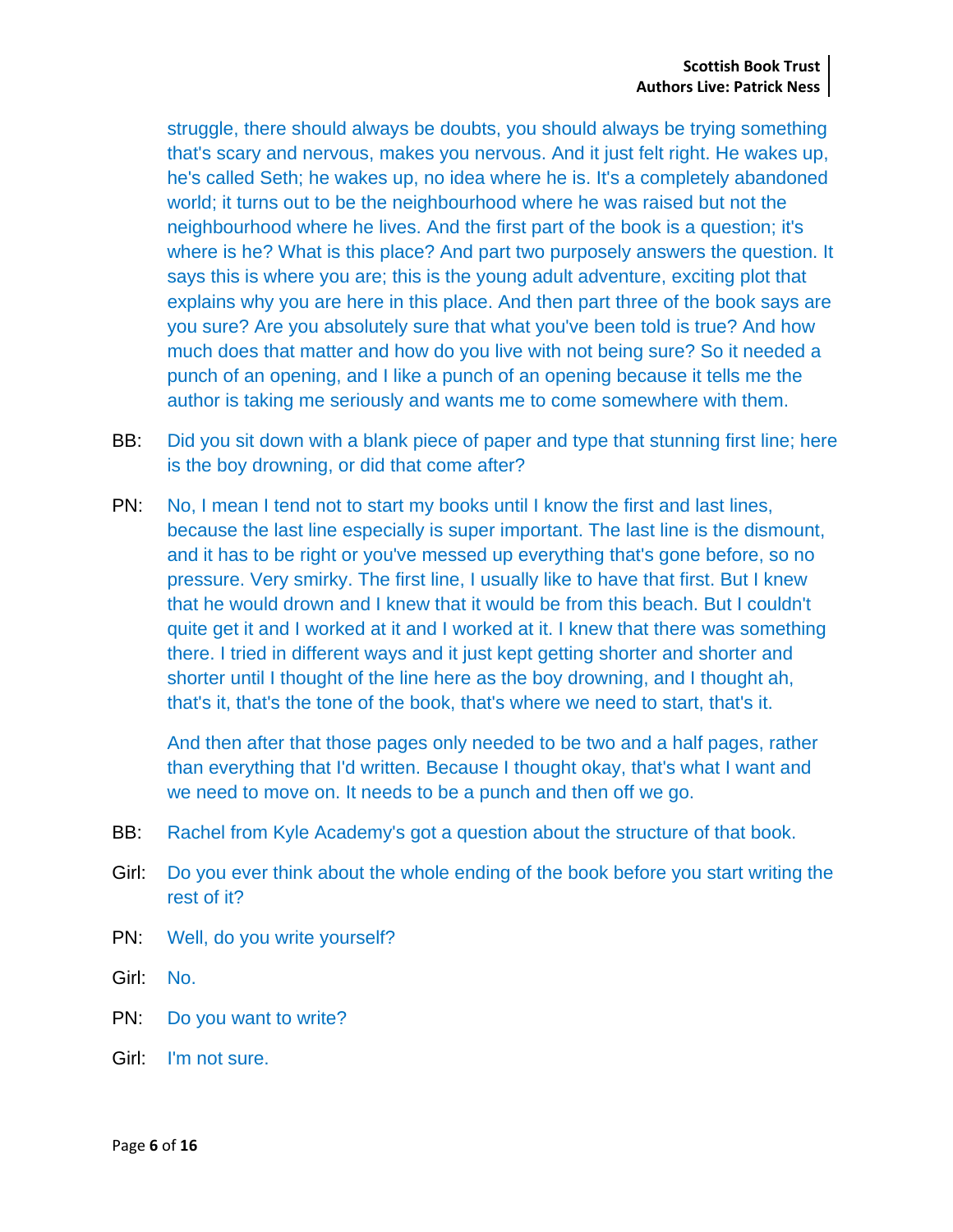- PN: That's okay, that's also a fine answer. I don't like that you have to choose your career when you're 15. I think there's time to figure stuff out. But I always know the last sentence, but that's different than knowing the whole end of the book. I call it the exit feeling; it's how I want the reader to leave the book, and I often don't know how I'm going to get there. But in More Than This for example the last sentence is five words, and the whole book I think is in those five words. That's what I think the whole book is about. So it gives me something to head towards but I don't always know how I'm going to get there; in fact often I don't. So enough that I don't feel lost, but also not so much that I can't create along the way.
- BB: Were you one of those people who peaked at the end of a book when you were young?
- PN: I didn't, not when I was young. I do it now, it's a weird thing, I get really nervous now. I get so anxious, I think oh, god, is it going to turn out okay? And I'm terrible at television as well, I'll be watching…I've read most of the Game of Thrones so I know what's happening so I can watch that. But often if I'm watching a show and it's really distressing tense I'll look up the summary on Wikipedia, just to make sure everybody turns out alright. And that's terrible, that's a terrible habit, don't do that. That's a terrible habit. So I try not to but occasionally sometimes.
- BB: You tackle some really weighty, some really dark subjects in your writing. Do you get told your books are unsuitable for young adults?
- PN: I get told the books are unsuitable by adults, by people who don't know what they're talking about. And I do get asked a lot about my material and my books. But my answer is that if all you have to do is read what teenagers write themselves, I mean I've read some of the stuff you've written and gosh, it's far darker and far more harrowing and full of all kinds of things we probably can't even say on a live webcast. And that's okay. What I wrote as a teenager that's what I wrote and that's fine and being a teenager is difficult and it's about finding what matters and finding what you believe and finding your boundary and pushing at it. And crossing it and seeing what crossing it feels like. And I think that's vitally important but teenagers write darker stuff than I'd ever be allowed to publish. And I think the immoral thing is to pretend that that's not true. It's to pretend that I need to somehow teach a lesson and that a book should have a happy ending.

I did have somebody once ask me, somebody who truly believed that all books for teenagers must have happy endings. I'm said how many teenagers do you know? I think that if tell the truth about what's difficult and what's hard, which is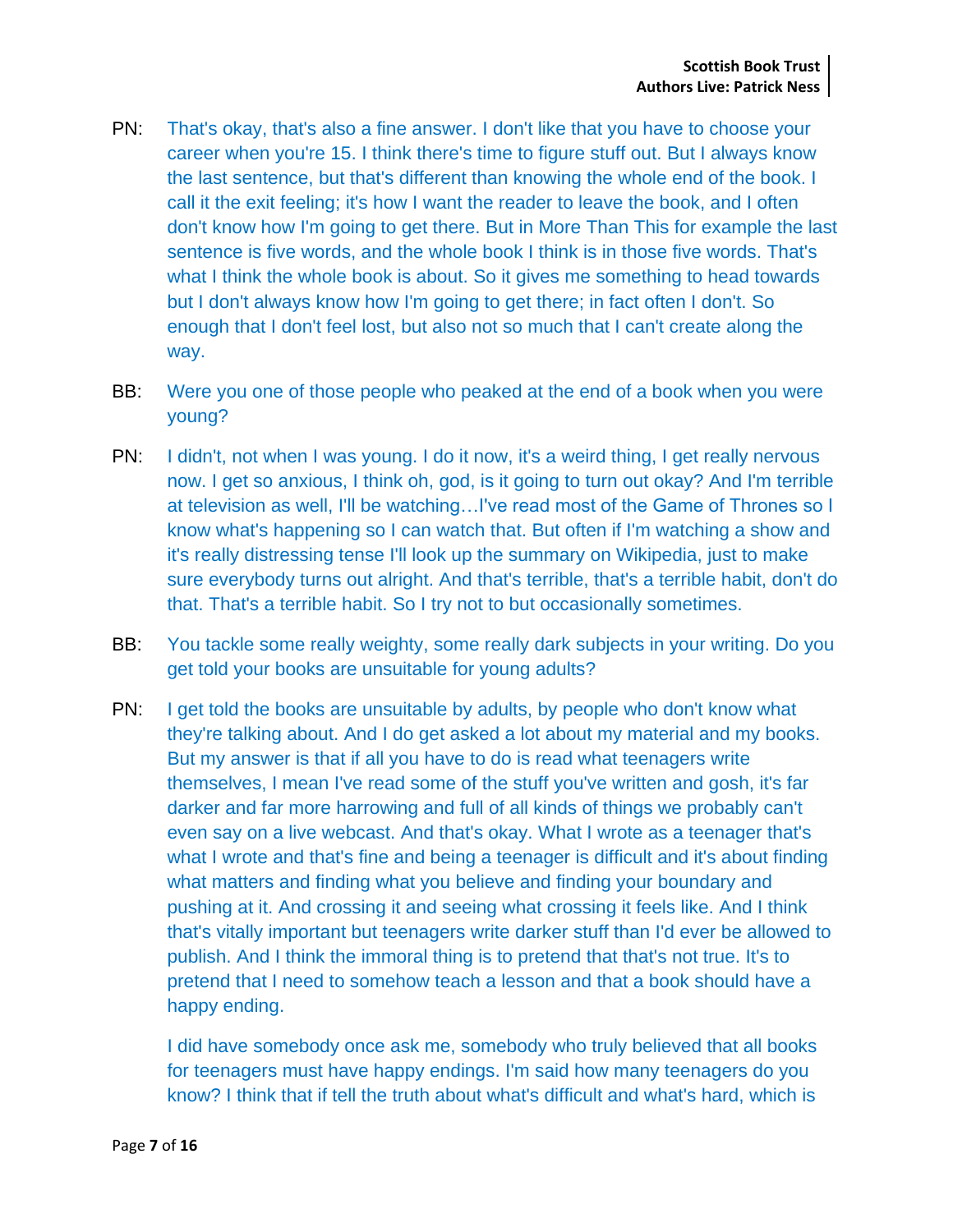what I wanted to read when I was a teenager, if I tell the truth about that, then when I also tell the truth about what's good and what's possible. And that's things like friendship and trust and counting on somebody and learning to live with uncertainty, then I think it's more believable because I haven't lied about what's dark. And I'm not going to abandon a young reader to face all that themselves. I think that's the immoral position. I think you have to engage, because you've all got the internet. And that seems like a glib sentence but yeah, you're all looking at stuff that might be slightly too old for you, I don't want to point any fingers, but I think that's okay. I think let's have a serious discussion. Let's treat you like a complex person, like somebody who believes hard things, who's figuring out hard things and who's discovering that you can believe opposite things that contradict. So I believe that and I want to talk about that.

- BB: In the book Seth is in love with his best friend at school, they're having a relationship. For you growing up gay in small town America, were those role models if you like around in books you were reading?
- PN: Gosh, that suddenly got very Opera, didn't it? [laughter] Do you know who Opera is? Or are people too young for Opera? God, I would feel so old if that were true, thank you for knowing who Opera is. They're absolutely one of the things that I could read, absolutely not, which was a function of the time; I can't regret it or condemn it, just that's how it was. But god, YA now is so rich and so big and so full of every book you'd want, all genres, all kinds of tones, escapist and serious and realist and fantastical and dealing with I'd say issues, because issues sounds again like a lesson or like sermon and who wants that? But they're dealing with all the things that you all think about. And that's one of the motivations for writing because I wanted to write the books that I didn't get a chance to read when I was a teenager, and this would be one. I always wanted to write a book about waking up and the world was empty, because I think that would be kind of paradise, and I'm sorry that that would involve all of you being dead. But I'd get over that. And to be able to talk about Seth and Goodman like it's not a big deal, because it's not a big deal. And you all know that it's not a big deal, so why do we all have to pretend that it's a big deal, and it's not the focus of the plot, it's just something that happens in his life that's true to him.

And one of the big philosophies of life that I have is that one of the ways to change the world is to act as if the world is already changed. So this is the world that I'd like, so I'm going to act like the world is already that way, and maybe you can drag a few people along with you.

BB: Let's talk about the world that's in this novel. Stephanie who's from Holy Rood down the front here.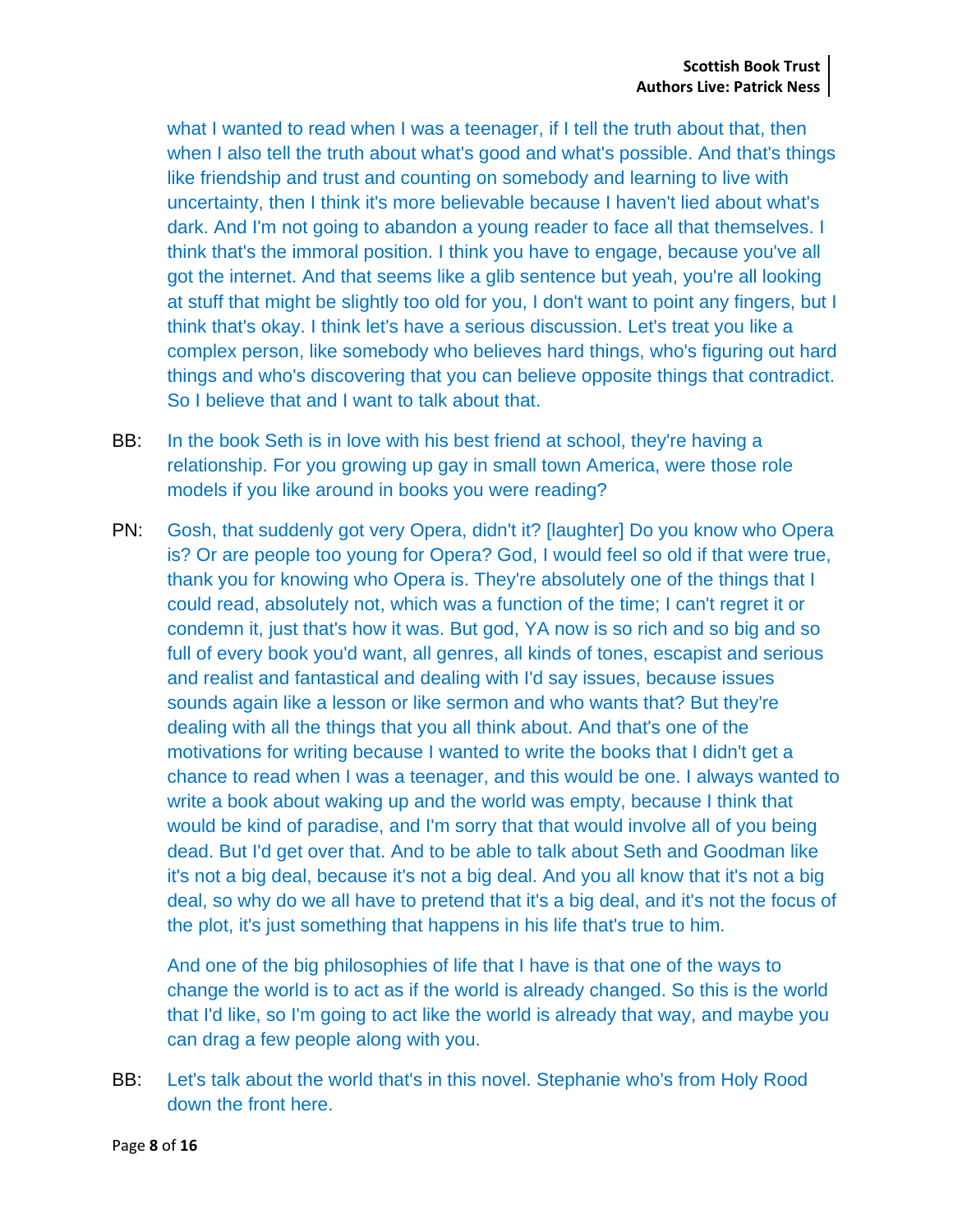- PN: Hi Stephanie.
- BB: One of the team in the bright purple ties here, you've got a question.
- Girl: My question is, is there anything that you think we are doing in our society today that's going to make our world a destocking place, like your book?
- PN: Oh gosh, oh, that's a heavy question, Stephanie. That's a lot of pressure on me! I think that…well, my theory about dystopia, particularly why it's so popular in YA, if you think about what a dystopia is, a dystopia is a society that's broken down, divided into factions usually, full of rules that you will be severely punished for breaking but no one will properly explain them to you, filled with friends who are faithful and loyal but also duplicitous and will betray you. Dystopia is basically secondary school. It's basically what you're living right now. And I think that's why it's so popular and I think that's why there's so many popular YA books. It also includes anxiety about the world. It also includes that national anxiety; what will the future hold and I can't control the future and I can't predict the future, so it's natural to be afraid of it. I think it's always been that way, I think it will always continue to be that way.

But I call myself a desperate optimist, I'm not naturally optimistic but I feel like I have to be or what's the point. And so I think one, we always have got through difficult stuff. We've gotten through changes in communication before, we've gotten through horrible wars before, we've gotten through things. And you've got to think that we're capable of that and that we're still want that, and I think we are… And I also think that we're all aware, we're much more aware that the world could be this or much more aware that the world could go dystopic. And so there'll be a lot of people who are asking the question well, what can we do to stop it, like yourself. And that's a good place to begin. So I think there's lots of reason for hope, I really do. I'm not just saying that, I'm not just being rar-rar American, hold on tight to your dreams! That's going to look funny on camera!

But I think there's reason for hope and I think it's because you feel free and feel worried enough and concerned enough to ask that question. So I think it's a good place to start.

- BB: Do you think teenagers are more anxious and concerned than adults?
- PN: Yes, kind of. I mean I hate to make that kind of division. But I think so and I think because we can all see the world now. You can go online and see the entire world in five minutes, even though on Twitter everybody will tell you all about the world. And that's cause for concern. But I think teenagers have always been anxious. I was an anxious teenager. Because there's always that terrible thing of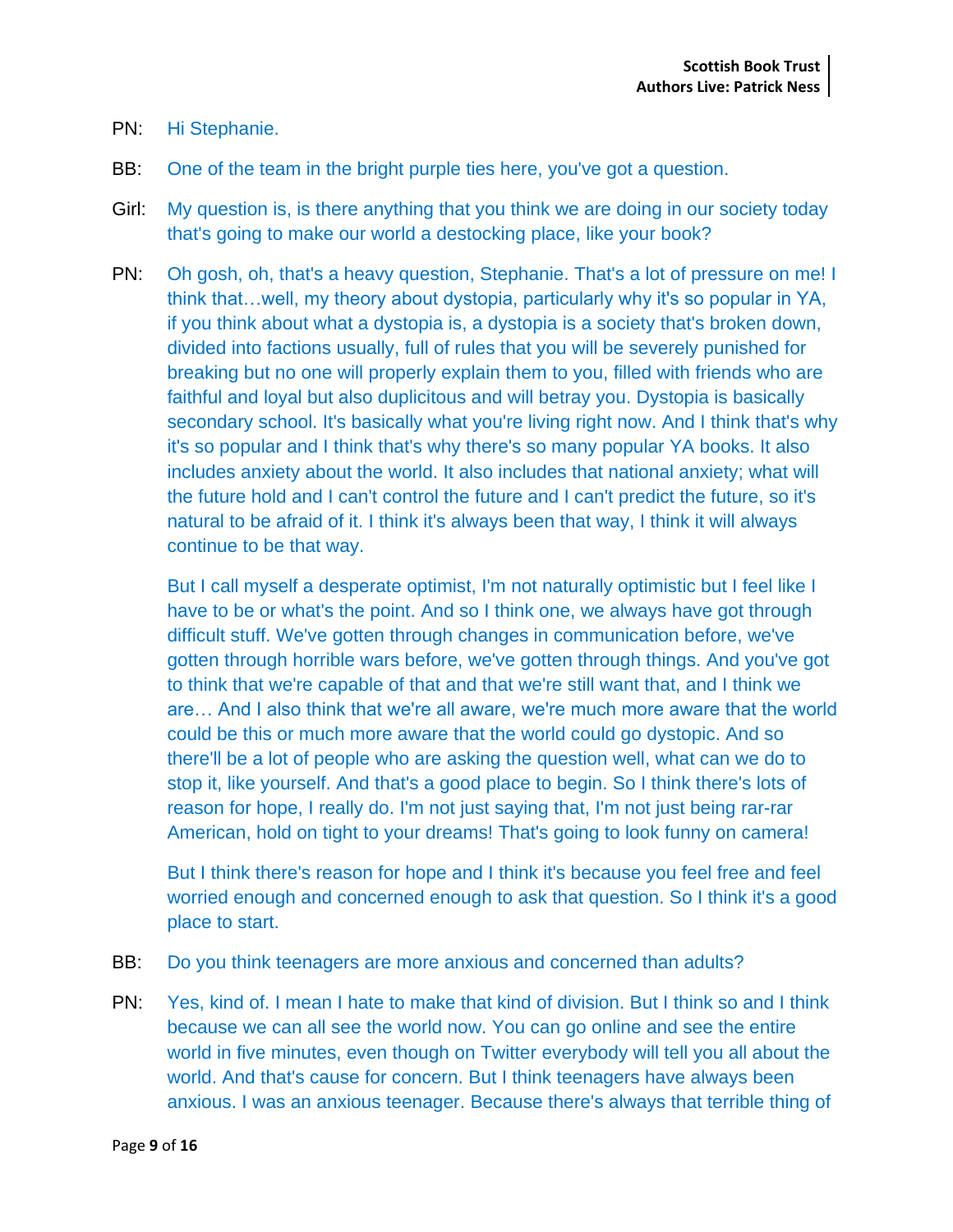you have all these responsibilities of being an adult but almost none of the privileges, and that's just not fair! That's unjust, I felt it was unjust. That when it was convenient I would be treated like an adult and when it was convenient I would be treated like a child and to not have your decisions, to have them taken away from you, to be made by somebody else who sometimes makes them really wrong, that's hard, and that's anxious making. It has to be got through, we've all got to do it but I think so.

- BB: In something like a monster calls we really get the chance to find out about what's going on in the emotions of this 13 year old boy. How do you, a grown man, put yourself in the head of a 13 year old? And I think your readership would agree, accurately describe what their feelings are.
- PN: Well, I don't understand why so many adults forget what it's like to be a teenager. I don't know why, they just block it out of their heads. Because yeah, I mean it's hard and yeah, there are terrible times and yeah, it's hard. But there's also fun times, there's also good stuff. So I try to remember what it was like, but mainly I'm writing…when I write a book I can't write it for anybody else. I've got to write it for me because I have to love it and if I don't love it there's not a chance anybody else will love it.

So when I write an adult book I write it from the adult me, for me now but when I write a teenage book I write it for the teenage me, and I just try to remember what it was like. And it's all there, I don't think you stop… You are every age you've ever been up to now. I believe that. You are still one, two, three, four, five, six...you are every age and it's all there. So you can choose to find it again. And it's basically just about trying to…again, taking the fact that you have a serious emotion, that you have serious feelings and serious thoughts. And that's not that much of an imaginative leap, that's just imaging that another human being is a human being. So I just try to put that imagining on a teenage character.

- BB: There's not a huge difference between your young adult novels and other writers' adult novels. Do sometimes novelist look down on you because you're writing young adult fiction?
- PN: It's funny because I know that there are a few...I know a few YA writers who are slightly embarrassed, a little apologetic. And nobody ever says that to me because I'm not even remotely apologetic about it and I will due[25:38] down if you try to make me feel bad or try to tell me that what I've written is somehow not as good as something else. That YA literature is somehow not literature. I don't believe that at all. I mean there is a recent total, total Click Bay article; you can't believe anybody took it seriously about why adults should be embarrassed to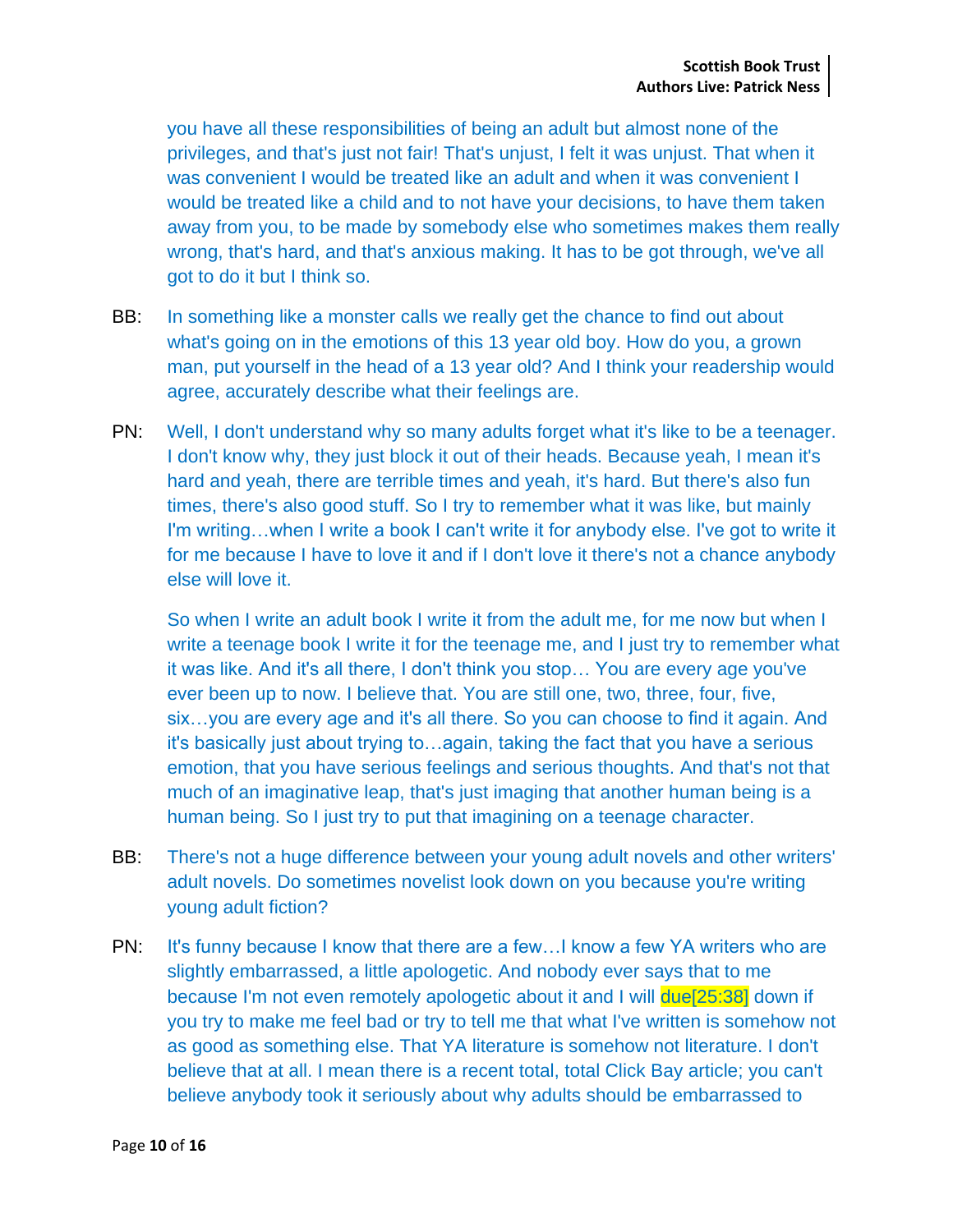read YA. This was a couple of days ago. And you think well, one I don't believe that that article is true, I think it's just somebody trying to get site hits. But it's also so easy to disprove. I could list 15 books in a minute that would disprove everything that had been argued about how it's not challenging, it's not ambiguous, that it's not trying to shake up the way you see the world. So I'm not even remotely embarrassed and I don't let anybody tell me to be so.

- BB: Patrick Ness is our special quest in this Authors Live event. Let's get another one of your questions now. Hazel from McLaren who's over in the back row there…
- PN: I'm having a hard time seeing the back.
- BB: …has a question for Patrick.
- PN: Hello at the back.
- BB: Let's find out what it is.
- Girl: How did you get the inspiration for More Than This?
- PN: I always, always, always wanted to write that book where you woke up and the world was empty. And for years I wanted to write about this. Do you write? What kind of stuff do you write?
- Girl: I'm writing a fantasy novel.
- PN: Oh, you're writing a whole novel? Fantastic. That's great. You're not too young to do that by the way, you are absolutely not too young to do that. I always wanted to write it. Well, the thing about a good idea and I think that's a good idea, it's an old fashioned idea, lots of books have been written about waking up and the world is empty, being the only person on the planet. So I think the best thing to do with an idea that you think is a good idea is to wait, because if it's a good idea other things will start sticking to it and you need way more than one idea to write a novel, way more than one. So it's best to just wait and let it grow and let one become two and two become five and five become ten.

And so I had this idea for a long time and I always wanted to write this book and then it just started to gather things to it, like what a great metaphor for what it feels like to be lonely as a teenager, to be literally alone. I thought that's a nice combination. The idea that there have been so many dystopias now that you can take the idea of a dystopia and do something else with it. You can ask a different question. You can say this is the expected dystopia that you all will believe in and that you've all seen before. But then ask another question about how real is it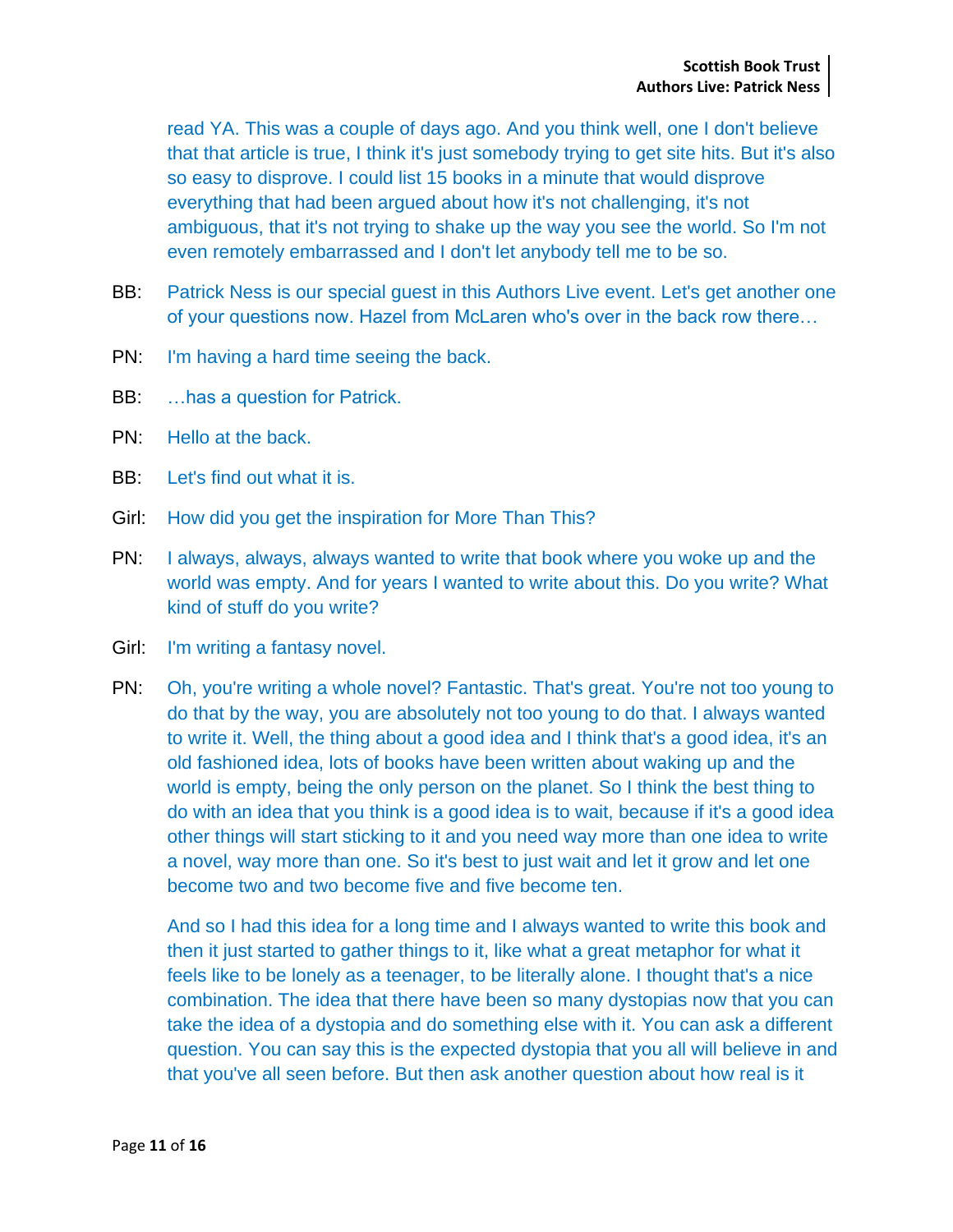and what is it doing, what function is it serving and does it matter. And so those things started to come together.

And then Seth's situation, I don't want to give too many spoilers away but I thought this feels important, this feels real and painful and like something people could relate to because I relate to it. So it's a lot of different things coming together, but it has its germ and it's an idea I've had since I was very young, younger than you. I always wanted to write this book and now I finally get the chance because the ideas came together. So it can be a fast process too, it doesn't have to be your whole life. But this one, it became ready and that's where it came from.

- BB: There's a line in the book that's towards the end that talks about surprising people with unexpected, unimaginable stories of their own. That kind of describes your writing and unimaginable things, lots of us can't imagine the stories that are in there. You run marathons, you can start off being a not very good marathon runner, you can work hard, you can train and become a great marathon runner. Can you do that with your imagination?
- PN: Probably. I think so. I mean I think so. That's different than writing. I thought you were going to ask if you could do that with writing. And you can a bit with writing. But I can train to sing for years and I'd still be a really crappy singer and really you don't want to hear me sing. But I think you can and I think it's just space and time and time to breathe. And I do run, I'm a distance runner and that's an hour where I can do nothing but run and think. And I think that's vital to a writer or to any creativity or to any imagination, just time to breathe. That's valuable. It's not you being lazy, it's valuable.
- BB: And I guess for you guys it's really hard to find time just to be you and just not to have those other pressures of exams and family life and relationships and everything else going on. But there's a lot to be said for just sitting down and clearing your mind, see what comes into it.
- PN: And you've stopped listening to us on this subject, haven't you, because you think this is just yet another adult telling me that I'm young and I'm wasting my life, not imagining and we should be carefree and I should just sit under a tree and think about an apple. And if I were you I would be thinking that's a lot of crap as well. But you can find it other ways. Reading a book, I know you're all big readers because you're here, reading a book is a way to do it. Reading a book is time for yourself with nobody else, with no interruptions, that's churning your imagination. Writing a story is the same. Working on an art project is the same. So it's not this…I'm trying so hard not to swear.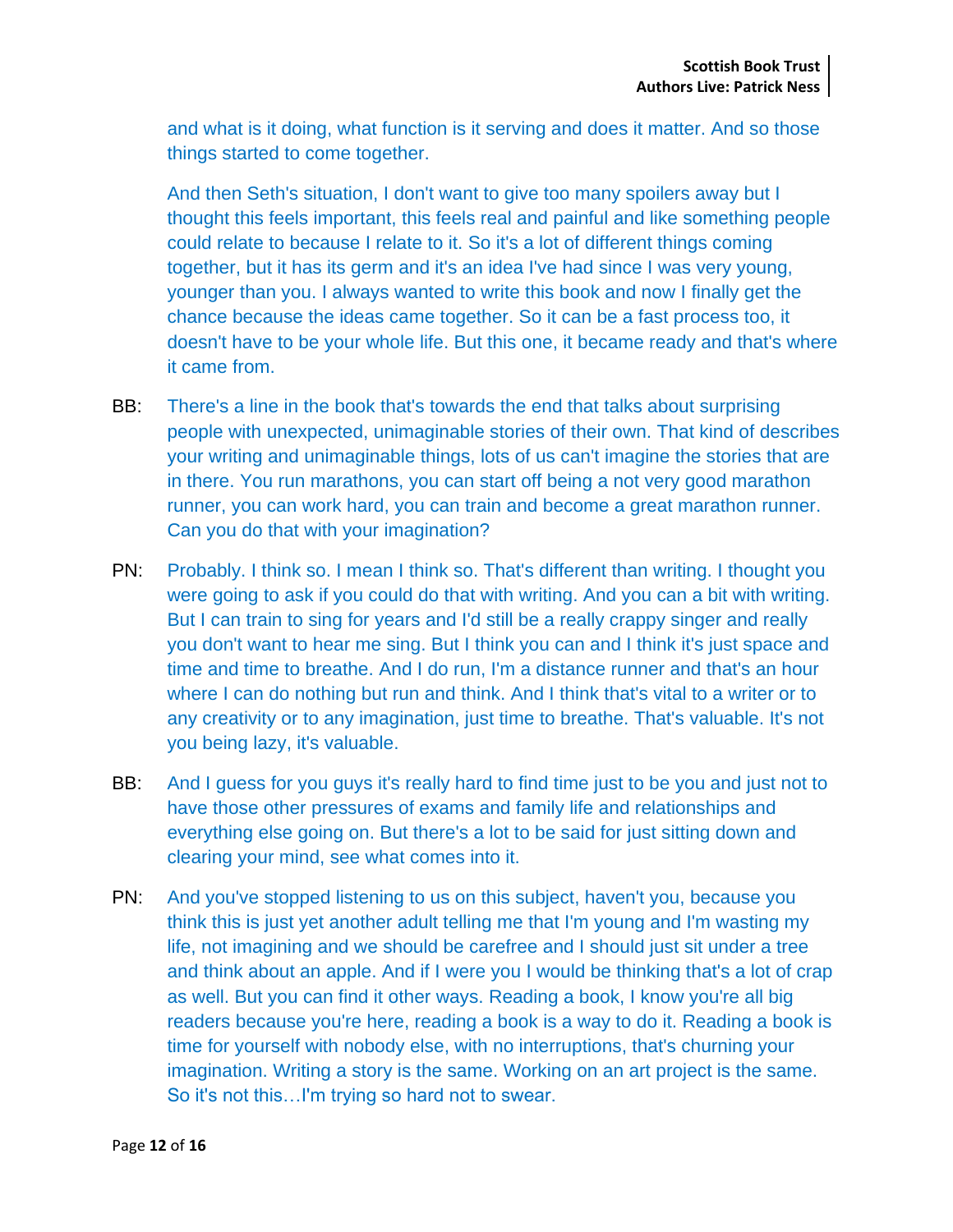It's not this fake idea that you have got to find time to be carefree teenagers because I don't think there is such a thing. But there are other ways to do it and other ways to find you and your brain working something out.

- BB: And I suppose it's like you mentioned earlier on, the brilliant thing for you is with your imagination, you've not got anyone saying that's too crazy an idea.
- PN: Yeah, and that's the terrifying thing and the great thing. Yes, the tyranny of choice. So if you can write anything, well, that's very intimidating because what do you choose? And you learn, it's practice. You don't always get it right.
- BB: Let's get another question. Finn who's also from McLaren, somewhere there in the middle, has got a question for you, Patrick.
- PN: I can see Finn's face.
- Girl: I loved your book so much, but why did you make the ending so indecisive?
- PN: Well, now, indecisive is a rude word! [laughs] Is your name really Finn?
- Girl: Yeah.
- PN: Like really Finn? Were you born Finn? Your parents called you Finn? Or is it a nickname?
- Girl: No, it's shortened but I'm not going to say it because it's horrible! [laughter]
- PN: Is that why you ask such rude questions? No, I'm teasing, it's absolutely fine! I wouldn't call it indecisive. I would absolutely not call it indecisive. I very, very much decided on that ending and I knew that that sentence would be the last sentence of the book before I started writing it. And I truly believe that all of More Than This is in that last sentence, everything that the book is about is that last sentence. It's only five words and it's everything I wanted to say.

But we could call it ambiguous. We could call it tantalising, and no, there won't be a sequel. But he gets to exactly where he needs to get and that's what I think it's about. I think it's a book about living with uncertainty; how do you live without knowing? That's so hard! It's so hard! But you have to do it. You have to find a way to do it. So it's really just trying to get him to see his world as bigger than he thinks it is, because it is. Not in a lesson kind of way, not in a you all need to do this, but just trying to find the truth of what his story is. And that last line is everything he needs to learn I think, it's everywhere he needs to go. So let's call it ambiguous, Finn. [chuckling]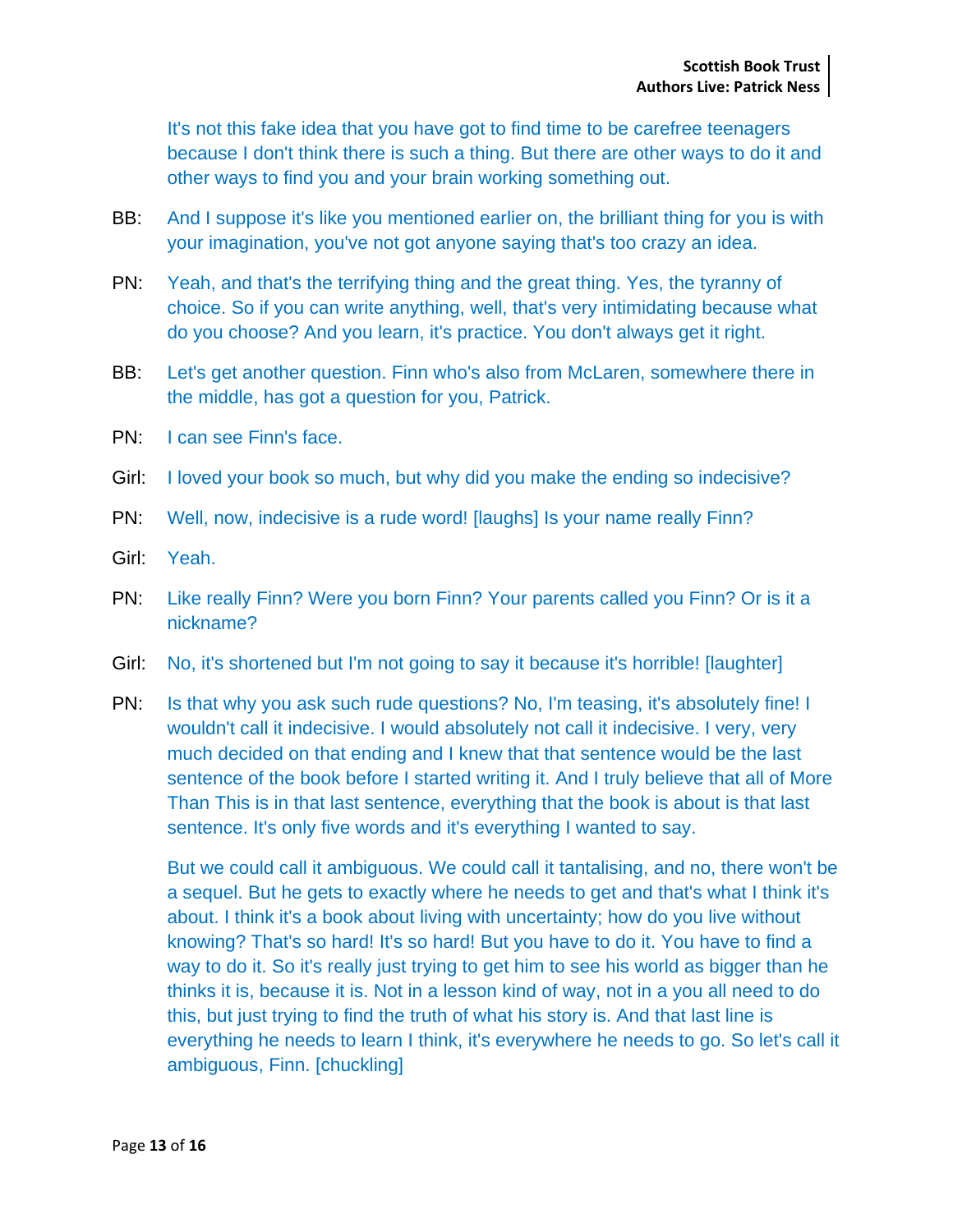- BB: It certainly gives us lots to think about and talks about those big, big questions. And I suppose the biggest one is that life after death, is that something you believe in?
- PN: Not really, but I wouldn't want to tread on anybody else's belief. But I don't actually think it's about life after death. It could be, it could be depending on how you interpret it and I'm okay if you interpret it however you want to. But I think it's more about what do you decide is real and what do you decide is important? And like one of the characters, her motto is know yourself and go on swinging. And that's one way to approach life and I think it's just Seth trying to figure out… We're all trying to figure out the world. We're all trying to figure out what's going on. And again, that sounded totally adult crappy nonsense. We're all in it together boys and girls! [laughter] And that, I don't believe in it that way either. It's more life is hard, life is inexplicable, life makes no sense, it really doesn't and we're looking for ways to make it make sense, and one of those ways what we make it make sense is through telling a story about it. And so it's just finding the right story that will work and finding another story that will follow on from that.

So I think it's more than that, it's more about is the way I see the world serving me best? Is the way I see the world saving me? Is the way I see the world causing me happiness or is it causing me pain? Can I see it another way? Is that possible? And is that really possible not just because somebody told me it's possible but because I have found out for myself that I can look at the world in my own personal way, that allows me to flourish and be happy and to risk a friend, to risk loving somebody. So I think it's about that. I don't think it's about necessarily heaven or hell.

- BB: Seth has lived like you in the US and the UK. I mentioned earlier you're now a British citizen. What do you miss about America, about home?
- PN: Oh, junk food. Boy, I mean I seriously miss American junk food. I even tweeted yesterday how hard is it United Kingdom to have widely available decent chocolate milkshakes? I mean seriously! Seriously! And I've got a real theory about junk food. I think junk food is not about the food, I think it's about who you are and what age you were when you first had it. Because I grew up drinking grape soda, cannot find it in this country at all! But I grew up drinking grape soda like grape Fanta, and didn't have it for years and then I went to Tokyo, and there was grape Fanta all over Tokyo. Restaurants served grape Fanta, and I thought I haven't had this since I was a kid! So I thought oh, I'll get some.

And on its own there's nothing about grape soda that's particularly wonderful, it tastes like grape flavoured petrol, I mean it's really…it's not the best thing in the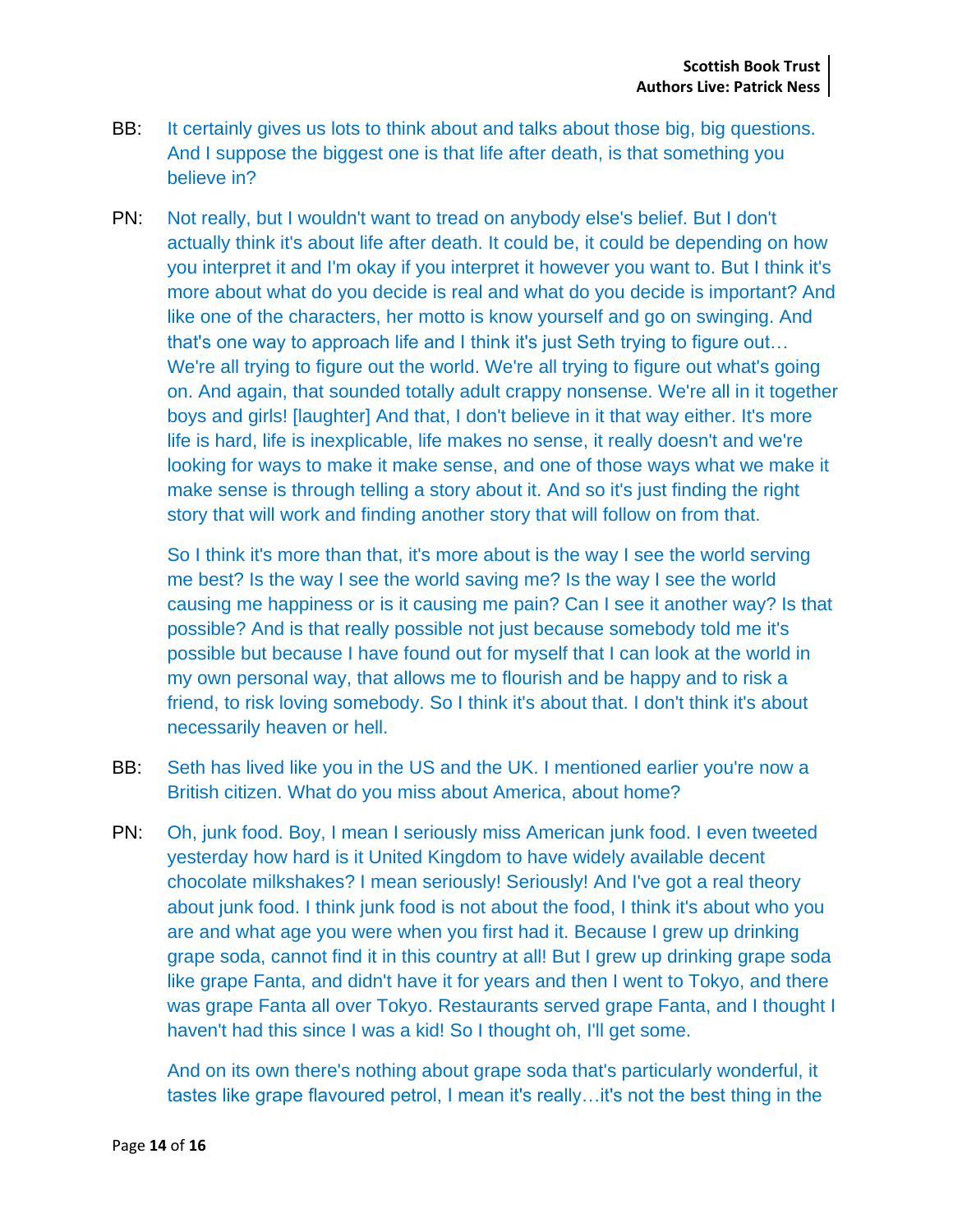world. But I'd drink it and I'm seven years old again and the summer's going to last forever and everything is fantastic because I've got my grape soda. And so I miss that, I miss the terrible, terrible junk food that I absolutely shouldn't eat the most. That sounds like a terrible thing to say, but that is actually what I miss. I buy imported breakfast cereal because I miss…

- BB: Do you really?
- PN: Yeah. I miss Apple Jacks and Captain Crunch.
- BB: I wish we'd known because we've got some great junk food here in Scotland that we could've laid on for you.
- PN: Well, I know, and I do get that quite a lot from the Scottish about their champion junk food and deep fried things that you are…
- BB: We're like the deep south of America here.
- PN: That's okay!
- BB: Before we let you go we need to find out what's happening next; what are the plans?
- PN: Today is a Thursday and I expect to be done with the first draft of my next book by Saturday. So just by coincidence it's another teen book, it should be out next year. I'm not going to tell you anything about it, just that it's another teen book.
- BB: Sorry to interrupt but you seem remarkably relaxed for a man whose first draft is due by Saturday.
- PN: It's not due. They'll take it when they get it! [laughter] Two Carnegie Medals! [laughter] It's fine. I'm looking forward to finishing and I'm looking forward to starting the second draft and turning it into a book. So it's not really stressful because the stress is in the middle, the stress is all that hard part where you're trying to figure out the bulk of the book. But by this point everything's in place and I just need to get it down and that's a good feeling. And like I said, I've written the screenplay for A Monster Calls and it should start shooting probably September, it's got Liam Neeson in it.
- BB: Which is quite good.
- PN: Quite happy about that. And hopefully A Knife of Never Letting Go movie I'll have some news on hopefully soon. I can't say anything more than that.
- BB: And will you want control in the film?